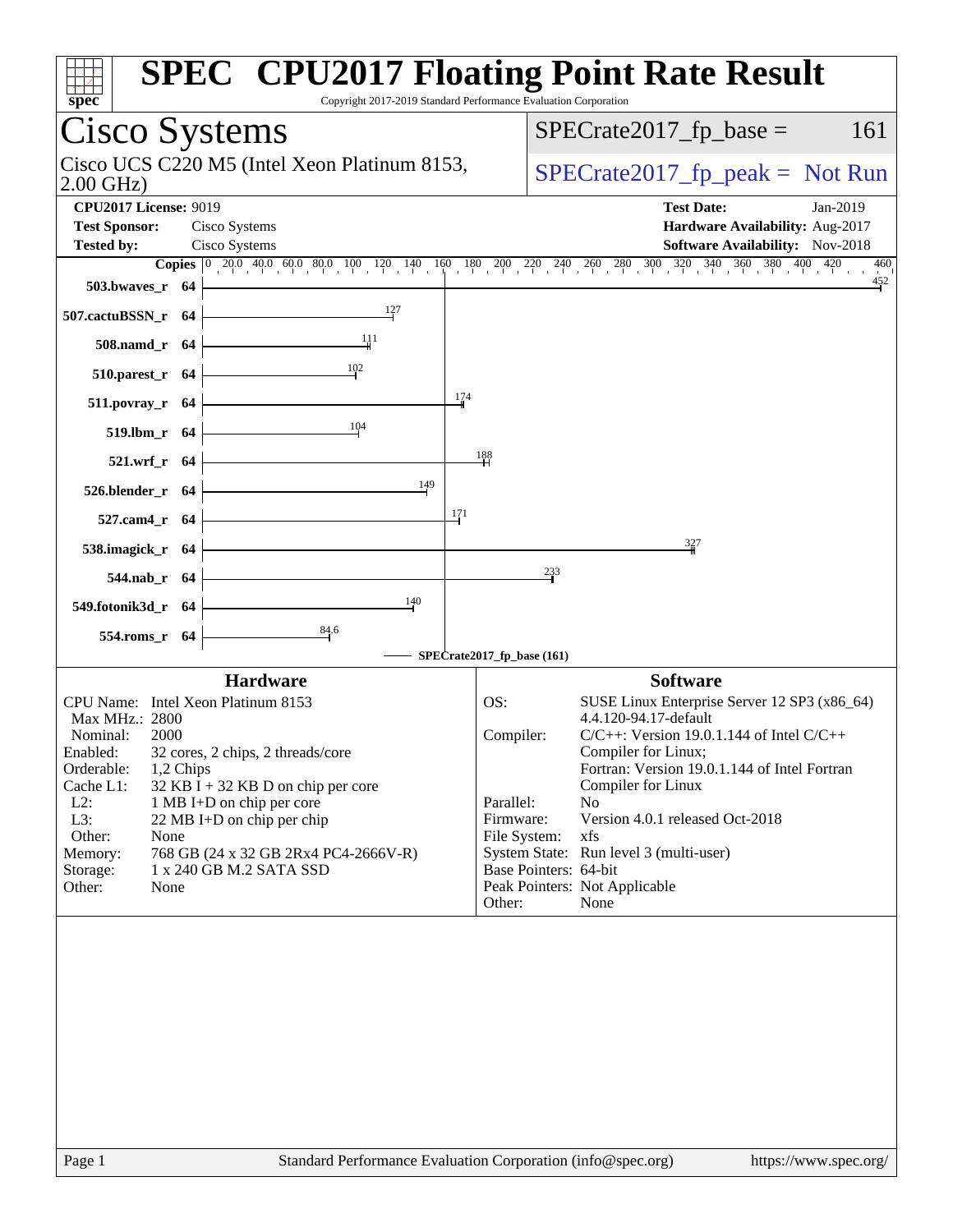

Copyright 2017-2019 Standard Performance Evaluation Corporation

# Cisco Systems

2.00 GHz) Cisco UCS C220 M5 (Intel Xeon Platinum 8153,  $\vert$  [SPECrate2017\\_fp\\_peak =](http://www.spec.org/auto/cpu2017/Docs/result-fields.html#SPECrate2017fppeak) Not Run

 $SPECTate2017<sub>fr</sub> base = 161$ 

**[CPU2017 License:](http://www.spec.org/auto/cpu2017/Docs/result-fields.html#CPU2017License)** 9019 **[Test Date:](http://www.spec.org/auto/cpu2017/Docs/result-fields.html#TestDate)** Jan-2019 **[Test Sponsor:](http://www.spec.org/auto/cpu2017/Docs/result-fields.html#TestSponsor)** Cisco Systems **[Hardware Availability:](http://www.spec.org/auto/cpu2017/Docs/result-fields.html#HardwareAvailability)** Aug-2017 **[Tested by:](http://www.spec.org/auto/cpu2017/Docs/result-fields.html#Testedby)** Cisco Systems **[Software Availability:](http://www.spec.org/auto/cpu2017/Docs/result-fields.html#SoftwareAvailability)** Nov-2018

#### **[Results Table](http://www.spec.org/auto/cpu2017/Docs/result-fields.html#ResultsTable)**

|                          | <b>Base</b>   |                |                |                | <b>Peak</b> |                |            |               |                |              |                |              |                |              |
|--------------------------|---------------|----------------|----------------|----------------|-------------|----------------|------------|---------------|----------------|--------------|----------------|--------------|----------------|--------------|
| <b>Benchmark</b>         | <b>Copies</b> | <b>Seconds</b> | Ratio          | <b>Seconds</b> | Ratio       | <b>Seconds</b> | Ratio      | <b>Copies</b> | <b>Seconds</b> | <b>Ratio</b> | <b>Seconds</b> | <b>Ratio</b> | <b>Seconds</b> | <b>Ratio</b> |
| 503.bwayes_r             | 64            | 1419           | 452            | 1420           | 452         | 1421           | 452        |               |                |              |                |              |                |              |
| 507.cactuBSSN r          | 64            | 638            | 127            | 640            | 127         | 638            | 127        |               |                |              |                |              |                |              |
| $508$ .namd $r$          | 64            | 554            | 110            | 546            | <b>111</b>  | 545            | 112        |               |                |              |                |              |                |              |
| 510.parest_r             | 64            | 1641           | 102            | 1645           | 102         | 1645           | <b>102</b> |               |                |              |                |              |                |              |
| 511.povray_r             | 64            | 860            | 174            | 861            | 174         | 868            | 172        |               |                |              |                |              |                |              |
| 519.lbm_r                | 64            | 651            | 104            | 651            | 104         | 651            | 104        |               |                |              |                |              |                |              |
| $521$ .wrf r             | 64            | 766            | 187            | 764            | <b>188</b>  | 751            | 191        |               |                |              |                |              |                |              |
| 526.blender r            | 64            | 653            | 149            | 653            | 149         | 653            | 149        |               |                |              |                |              |                |              |
| $527$ .cam $4r$          | 64            | 654            | 171            | 657            | 170         | 653            | 171        |               |                |              |                |              |                |              |
| 538.imagick_r            | 64            | 486            | 328            | 487            | 327         | 489            | 325        |               |                |              |                |              |                |              |
| $544$ .nab r             | 64            | 462            | 233            | 461            | 234         | 463            | 233        |               |                |              |                |              |                |              |
| 549.fotonik3d r          | 64            | 1778           | <b>140</b>     | 1778           | 140         | 1779           | 140        |               |                |              |                |              |                |              |
| $554$ .roms_r            | 64            | 1203           | 84.6           | 1209           | 84.1        | 1199           | 84.8       |               |                |              |                |              |                |              |
| $SPECrate2017$ fp base = |               |                | 161            |                |             |                |            |               |                |              |                |              |                |              |
| $SPECrate2017_fp_peak =$ |               |                | <b>Not Run</b> |                |             |                |            |               |                |              |                |              |                |              |

Results appear in the [order in which they were run.](http://www.spec.org/auto/cpu2017/Docs/result-fields.html#RunOrder) Bold underlined text [indicates a median measurement.](http://www.spec.org/auto/cpu2017/Docs/result-fields.html#Median)

#### **[Submit Notes](http://www.spec.org/auto/cpu2017/Docs/result-fields.html#SubmitNotes)**

 The numactl mechanism was used to bind copies to processors. The config file option 'submit' was used to generate numactl commands to bind each copy to a specific processor. For details, please see the config file.

#### **[Operating System Notes](http://www.spec.org/auto/cpu2017/Docs/result-fields.html#OperatingSystemNotes)**

Stack size set to unlimited using "ulimit -s unlimited"

#### **[General Notes](http://www.spec.org/auto/cpu2017/Docs/result-fields.html#GeneralNotes)**

Environment variables set by runcpu before the start of the run: LD\_LIBRARY\_PATH = "/home/cpu2017/lib/ia32:/home/cpu2017/lib/intel64:/home/cpu2017/je5.0.1-32:/home/cpu2017/je5.0.1-64"

 Binaries compiled on a system with 1x Intel Core i7-4790 CPU + 32GB RAM memory using Redhat Enterprise Linux 7.4 Transparent Huge Pages enabled by default Prior to runcpu invocation Filesystem page cache synced and cleared with: sync; echo 3> /proc/sys/vm/drop\_caches runcpu command invoked through numactl i.e.: numactl --interleave=all runcpu <etc> Yes: The test sponsor attests, as of date of publication, that CVE-2017-5754 (Meltdown) is mitigated in the system as tested and documented.

**(Continued on next page)**

| Page 2<br>Standard Performance Evaluation Corporation (info@spec.org) | https://www.spec.org/ |
|-----------------------------------------------------------------------|-----------------------|
|-----------------------------------------------------------------------|-----------------------|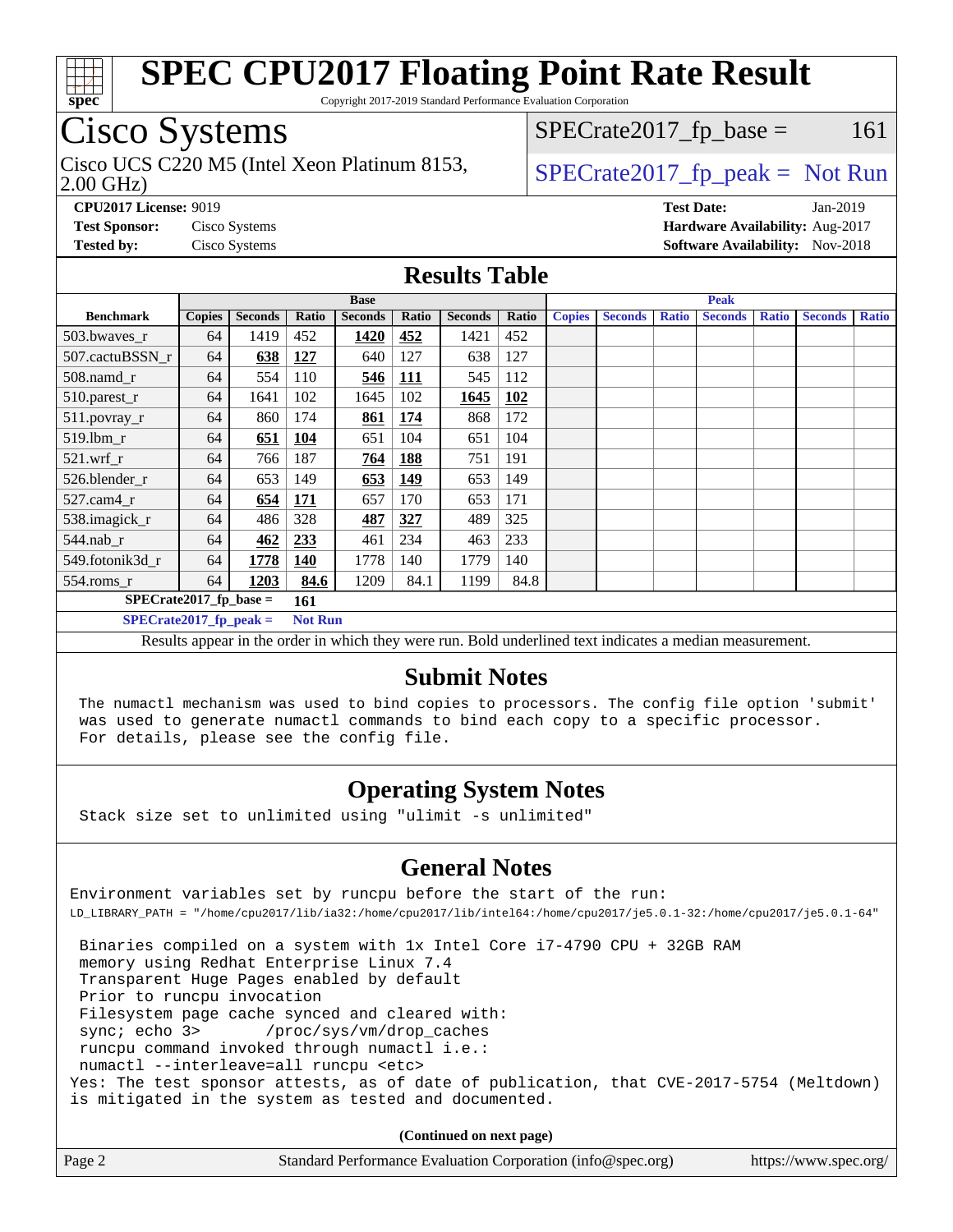

Copyright 2017-2019 Standard Performance Evaluation Corporation

# Cisco Systems

2.00 GHz) Cisco UCS C220 M5 (Intel Xeon Platinum 8153,  $\vert$  [SPECrate2017\\_fp\\_peak =](http://www.spec.org/auto/cpu2017/Docs/result-fields.html#SPECrate2017fppeak) Not Run

 $SPECTate2017<sub>fr</sub> base = 161$ 

**[Test Sponsor:](http://www.spec.org/auto/cpu2017/Docs/result-fields.html#TestSponsor)** Cisco Systems **[Hardware Availability:](http://www.spec.org/auto/cpu2017/Docs/result-fields.html#HardwareAvailability)** Aug-2017 **[Tested by:](http://www.spec.org/auto/cpu2017/Docs/result-fields.html#Testedby)** Cisco Systems **[Software Availability:](http://www.spec.org/auto/cpu2017/Docs/result-fields.html#SoftwareAvailability)** Nov-2018

**[CPU2017 License:](http://www.spec.org/auto/cpu2017/Docs/result-fields.html#CPU2017License)** 9019 **[Test Date:](http://www.spec.org/auto/cpu2017/Docs/result-fields.html#TestDate)** Jan-2019

#### **[General Notes \(Continued\)](http://www.spec.org/auto/cpu2017/Docs/result-fields.html#GeneralNotes)**

Yes: The test sponsor attests, as of date of publication, that CVE-2017-5753 (Spectre variant 1) is mitigated in the system as tested and documented. Yes: The test sponsor attests, as of date of publication, that CVE-2017-5715 (Spectre variant 2) is mitigated in the system as tested and documented.

#### **[Platform Notes](http://www.spec.org/auto/cpu2017/Docs/result-fields.html#PlatformNotes)**

Page 3 Standard Performance Evaluation Corporation [\(info@spec.org\)](mailto:info@spec.org) <https://www.spec.org/> BIOS Settings: Intel HyperThreading Technology set to Enabled CPU performance set to Enterprise Power Performance Tuning set to OS Controls SNC set to Enabled IMC Interleaving set to 1-way Interleave Patrol Scrub set to Disabled Sysinfo program /home/cpu2017/bin/sysinfo Rev: r5974 of 2018-05-19 9bcde8f2999c33d61f64985e45859ea9 running on linux-4dlf Mon Jan 14 15:14:59 2019 SUT (System Under Test) info as seen by some common utilities. For more information on this section, see <https://www.spec.org/cpu2017/Docs/config.html#sysinfo> From /proc/cpuinfo model name : Intel(R) Xeon(R) Platinum 8153 CPU @ 2.00GHz 2 "physical id"s (chips) 64 "processors" cores, siblings (Caution: counting these is hw and system dependent. The following excerpts from /proc/cpuinfo might not be reliable. Use with caution.) cpu cores : 16 siblings : 32 physical 0: cores 0 1 2 3 4 5 6 7 8 9 10 11 12 13 14 15 physical 1: cores 0 1 2 3 4 5 6 7 8 9 10 11 12 13 14 15 From lscpu: Architecture: x86\_64 CPU op-mode(s): 32-bit, 64-bit Byte Order: Little Endian  $CPU(s):$  64 On-line CPU(s) list: 0-63 Thread(s) per core: 2 Core(s) per socket: 16 Socket(s): 2 NUMA node(s): 4 Vendor ID: GenuineIntel CPU family: 6 Model: 85 **(Continued on next page)**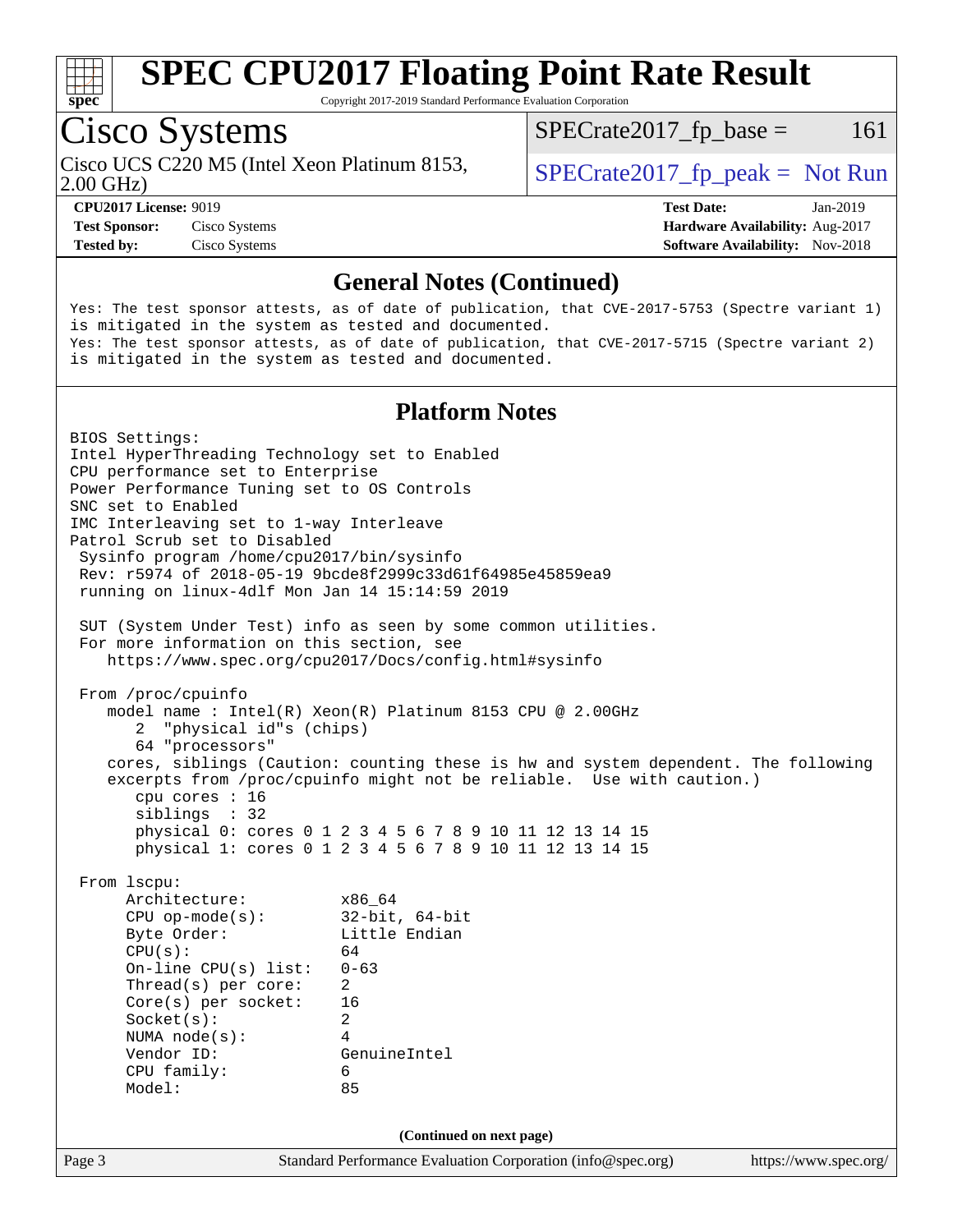

Copyright 2017-2019 Standard Performance Evaluation Corporation

Cisco Systems 2.00 GHz) Cisco UCS C220 M5 (Intel Xeon Platinum 8153,  $\big|$  [SPECrate2017\\_fp\\_peak =](http://www.spec.org/auto/cpu2017/Docs/result-fields.html#SPECrate2017fppeak) Not Run

 $SPECrate2017_fp\_base = 161$ 

**[CPU2017 License:](http://www.spec.org/auto/cpu2017/Docs/result-fields.html#CPU2017License)** 9019 **[Test Date:](http://www.spec.org/auto/cpu2017/Docs/result-fields.html#TestDate)** Jan-2019 **[Test Sponsor:](http://www.spec.org/auto/cpu2017/Docs/result-fields.html#TestSponsor)** Cisco Systems **[Hardware Availability:](http://www.spec.org/auto/cpu2017/Docs/result-fields.html#HardwareAvailability)** Aug-2017 **[Tested by:](http://www.spec.org/auto/cpu2017/Docs/result-fields.html#Testedby)** Cisco Systems **[Software Availability:](http://www.spec.org/auto/cpu2017/Docs/result-fields.html#SoftwareAvailability)** Nov-2018

#### **[Platform Notes \(Continued\)](http://www.spec.org/auto/cpu2017/Docs/result-fields.html#PlatformNotes)**

| Model name:<br>Stepping:<br>CPU MHz:<br>$CPU$ $max$ $MHz$ :<br>CPU min MHz:<br>BogoMIPS:<br>Virtualization:<br>L1d cache:<br>Lli cache:<br>$L2$ cache:<br>L3 cache:<br>NUMA node0 CPU(s): 0-3,8-11,32-35,40-43<br>NUMA $node1$ $CPU(s):$<br>NUMA $node2$ $CPU(s):$<br>NUMA $node3$ $CPU(s):$<br>Flagg: | $Intel(R) Xeon(R) Platinum 8153 CPU @ 2.00GHz$<br>4<br>1280.772<br>2800.0000<br>1000.0000<br>3990.59<br>$VT - x$<br>32K<br>32K<br>1024K<br>22528K<br>4-7,12-15,36-39,44-47<br>16-19, 24-27, 48-51, 56-59<br>$20 - 23$ , $28 - 31$ , $52 - 55$ , $60 - 63$<br>fpu vme de pse tsc msr pae mce cx8 apic sep mtrr pge mca cmov<br>pat pse36 clflush dts acpi mmx fxsr sse sse2 ss ht tm pbe syscall nx pdpelgb rdtscp<br>lm constant_tsc art arch_perfmon pebs bts rep_good nopl xtopology nonstop_tsc<br>aperfmperf eagerfpu pni pclmulqdq dtes64 monitor ds_cpl vmx smx est tm2 ssse3 sdbg<br>fma cx16 xtpr pdcm pcid dca sse4_1 sse4_2 x2apic movbe popcnt tsc_deadline_timer aes<br>xsave avx f16c rdrand lahf_lm abm 3dnowprefetch ida arat epb invpcid_single pln pts |
|--------------------------------------------------------------------------------------------------------------------------------------------------------------------------------------------------------------------------------------------------------------------------------------------------------|-------------------------------------------------------------------------------------------------------------------------------------------------------------------------------------------------------------------------------------------------------------------------------------------------------------------------------------------------------------------------------------------------------------------------------------------------------------------------------------------------------------------------------------------------------------------------------------------------------------------------------------------------------------------------------------------------------------------------------------------------------------------------|
| ospke                                                                                                                                                                                                                                                                                                  | dtherm hwp hwp_act_window hwp_epp hwp_pkg_req intel_pt rsb_ctxsw spec_ctrl stibp<br>retpoline kaiser tpr_shadow vnmi flexpriority ept vpid fsgsbase tsc_adjust bmil hle<br>avx2 smep bmi2 erms invpcid rtm cqm mpx avx512f avx512dq rdseed adx smap clflushopt<br>clwb avx512cd avx512bw avx512vl xsaveopt xsavec xgetbvl cqm_llc cqm_occup_llc pku                                                                                                                                                                                                                                                                                                                                                                                                                     |
| /proc/cpuinfo cache data<br>cache size : 22528 KB                                                                                                                                                                                                                                                      |                                                                                                                                                                                                                                                                                                                                                                                                                                                                                                                                                                                                                                                                                                                                                                         |
| physical chip.<br>$available: 4 nodes (0-3)$<br>node 0 size: 192099 MB<br>node 0 free: 191673 MB                                                                                                                                                                                                       | From numactl --hardware WARNING: a numactl 'node' might or might not correspond to a<br>node 0 cpus: 0 1 2 3 8 9 10 11 32 33 34 35 40 41 42 43<br>node 1 cpus: 4 5 6 7 12 13 14 15 36 37 38 39 44 45 46 47                                                                                                                                                                                                                                                                                                                                                                                                                                                                                                                                                              |
| node 1 size: 193530 MB<br>node 1 free: 193298 MB<br>node 2 size: 193530 MB<br>node 2 free: 193291 MB                                                                                                                                                                                                   | node 2 cpus: 16 17 18 19 24 25 26 27 48 49 50 51 56 57 58 59<br>node 3 cpus: 20 21 22 23 28 29 30 31 52 53 54 55 60 61 62 63                                                                                                                                                                                                                                                                                                                                                                                                                                                                                                                                                                                                                                            |
| node 3 size: 193528 MB<br>node 3 free: 193303 MB<br>node distances:<br>$0\quad 1$<br>node<br>2<br>3                                                                                                                                                                                                    |                                                                                                                                                                                                                                                                                                                                                                                                                                                                                                                                                                                                                                                                                                                                                                         |
|                                                                                                                                                                                                                                                                                                        | (Continued on next page)                                                                                                                                                                                                                                                                                                                                                                                                                                                                                                                                                                                                                                                                                                                                                |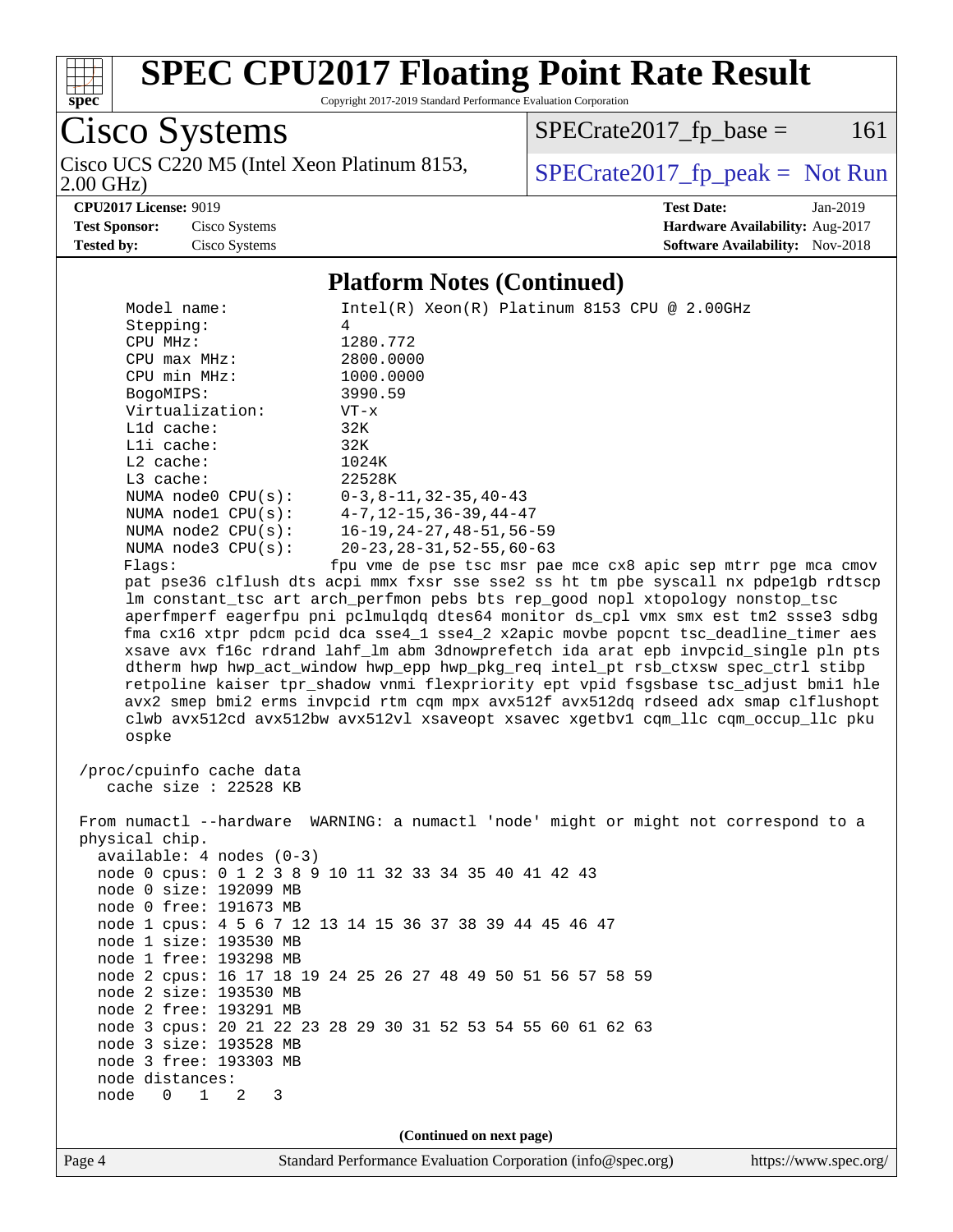| $spec^*$                                                                  | <b>SPEC CPU2017 Floating Point Rate Result</b><br>Copyright 2017-2019 Standard Performance Evaluation Corporation                                                                                                                                                                                                                                                     |                                                                                                     |
|---------------------------------------------------------------------------|-----------------------------------------------------------------------------------------------------------------------------------------------------------------------------------------------------------------------------------------------------------------------------------------------------------------------------------------------------------------------|-----------------------------------------------------------------------------------------------------|
| <b>Cisco Systems</b>                                                      |                                                                                                                                                                                                                                                                                                                                                                       | 161<br>$SPECrate2017fr base =$                                                                      |
| $2.00$ GHz)                                                               | Cisco UCS C220 M5 (Intel Xeon Platinum 8153,                                                                                                                                                                                                                                                                                                                          | $SPECrate2017_fp\_peak = Not Run$                                                                   |
| <b>CPU2017 License: 9019</b><br><b>Test Sponsor:</b><br><b>Tested by:</b> | Cisco Systems<br>Cisco Systems                                                                                                                                                                                                                                                                                                                                        | <b>Test Date:</b><br>Jan-2019<br>Hardware Availability: Aug-2017<br>Software Availability: Nov-2018 |
|                                                                           | <b>Platform Notes (Continued)</b>                                                                                                                                                                                                                                                                                                                                     |                                                                                                     |
| 0 :<br>10<br>1:<br>11<br>2:<br>21<br>3:<br>21<br>From /proc/meminfo       | 11<br>21<br>21<br>21<br>21<br>10<br>21<br>10<br>11<br>21<br>11<br>10                                                                                                                                                                                                                                                                                                  |                                                                                                     |
| MemTotal:<br>HugePages_Total:<br>Hugepagesize:                            | 791232880 kB<br>0<br>2048 kB                                                                                                                                                                                                                                                                                                                                          |                                                                                                     |
| SuSE-release:<br>os-release:<br>ID="sles"                                 | From /etc/*release* /etc/*version*<br>SUSE Linux Enterprise Server 12 (x86_64)<br>$VERSION = 12$<br>$PATCHLEVEL = 3$<br># Please check /etc/os-release for details about this release.<br>NAME="SLES"<br>VERSION="12-SP3"<br>VERSION_ID="12.3"<br>PRETTY_NAME="SUSE Linux Enterprise Server 12 SP3"<br>$ANSI$ _COLOR=" $0:32$ "<br>CPE_NAME="cpe:/o:suse:sles:12:sp3" | # This file is deprecated and will be removed in a future service pack or release.                  |
| $uname -a$ :                                                              | x86_64 x86_64 x86_64 GNU/Linux                                                                                                                                                                                                                                                                                                                                        | Linux linux-4dlf 4.4.120-94.17-default #1 SMP Wed Mar 14 17:23:00 UTC 2018 (cf3a7bb)                |
|                                                                           | Kernel self-reported vulnerability status:                                                                                                                                                                                                                                                                                                                            |                                                                                                     |
|                                                                           | CVE-2017-5754 (Meltdown):<br>Mitigation: PTI<br>CVE-2017-5753 (Spectre variant 1): Mitigation: __user pointer sanitization<br>CVE-2017-5715 (Spectre variant 2): Mitigation: IBRS+IBPB                                                                                                                                                                                |                                                                                                     |
|                                                                           | run-level 3 Jan 14 15:13                                                                                                                                                                                                                                                                                                                                              |                                                                                                     |
| Filesystem<br>/dev/sdc2                                                   | SPEC is set to: /home/cpu2017<br>Type Size Used Avail Use% Mounted on<br>xfs<br>220G<br>31G 190G 15% /                                                                                                                                                                                                                                                                |                                                                                                     |
|                                                                           | this section. The 'dmidecode' program reads system data which is "intended to allow<br>hardware to be accurately determined", but the intent may not be met, as there are<br>frequent changes to hardware, firmware, and the "DMTF SMBIOS" standard.<br>BIOS Cisco Systems, Inc. C220M5.4.0.1.139.1003182107 10/03/2018                                               | Additional information from dmidecode follows. WARNING: Use caution when you interpret              |
|                                                                           | (Continued on next page)                                                                                                                                                                                                                                                                                                                                              |                                                                                                     |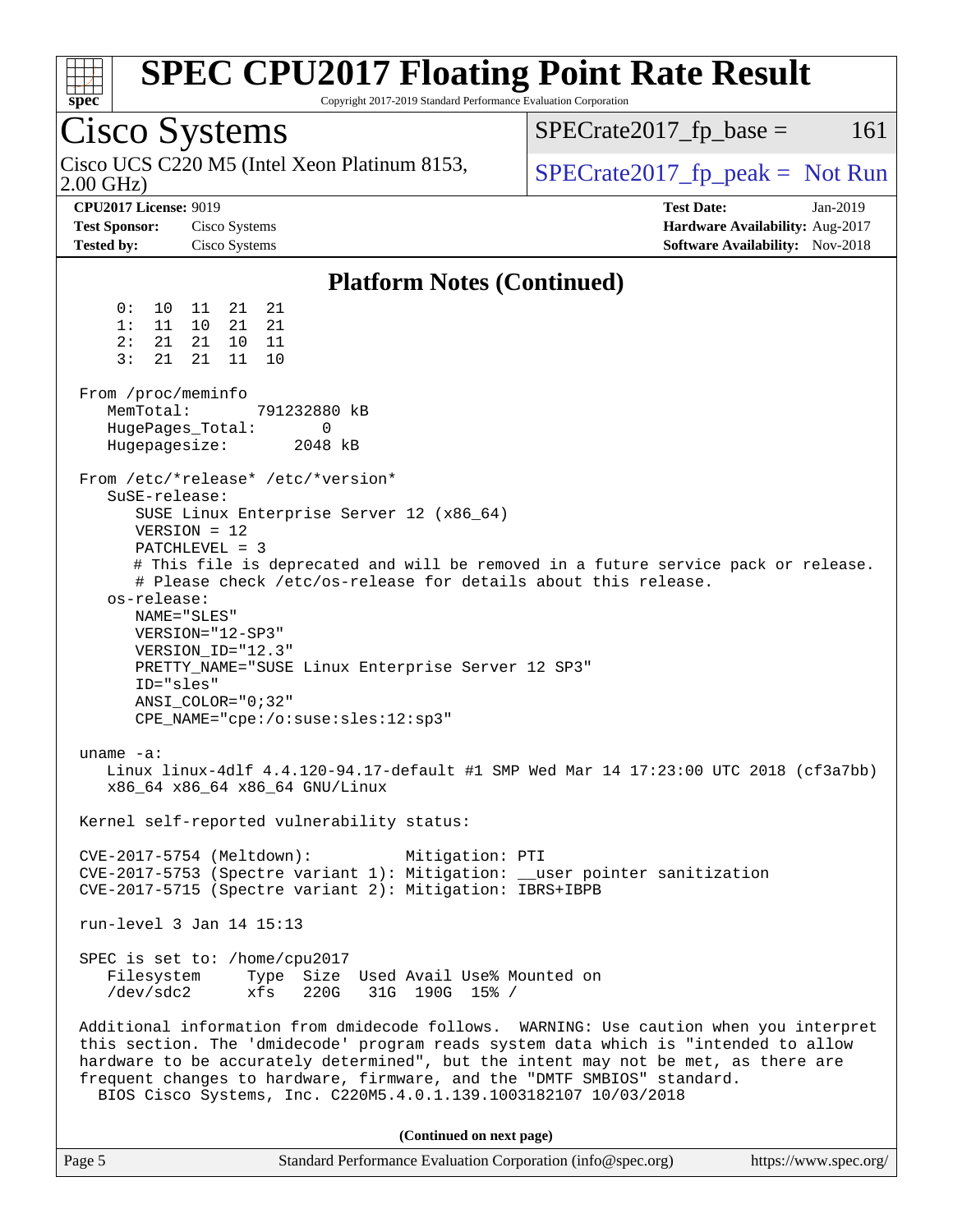

Copyright 2017-2019 Standard Performance Evaluation Corporation

# Cisco Systems

Cisco UCS C220 M5 (Intel Xeon Platinum 8153,  $\vert$  [SPECrate2017\\_fp\\_peak =](http://www.spec.org/auto/cpu2017/Docs/result-fields.html#SPECrate2017fppeak) Not Run

 $SPECTate2017<sub>fr</sub> base = 161$ 

2.00 GHz)

**[Tested by:](http://www.spec.org/auto/cpu2017/Docs/result-fields.html#Testedby)** Cisco Systems **[Software Availability:](http://www.spec.org/auto/cpu2017/Docs/result-fields.html#SoftwareAvailability)** Nov-2018

**[CPU2017 License:](http://www.spec.org/auto/cpu2017/Docs/result-fields.html#CPU2017License)** 9019 **[Test Date:](http://www.spec.org/auto/cpu2017/Docs/result-fields.html#TestDate)** Jan-2019 **[Test Sponsor:](http://www.spec.org/auto/cpu2017/Docs/result-fields.html#TestSponsor)** Cisco Systems **[Hardware Availability:](http://www.spec.org/auto/cpu2017/Docs/result-fields.html#HardwareAvailability)** Aug-2017

#### **[Platform Notes \(Continued\)](http://www.spec.org/auto/cpu2017/Docs/result-fields.html#PlatformNotes)**

Memory:

 7x 0xCE00 M393A4K40BB2-CTD 32 GB 2 rank 2666 17x 0xCE00 M393A4K40CB2-CTD 32 GB 2 rank 2666

(End of data from sysinfo program)

#### **[Compiler Version Notes](http://www.spec.org/auto/cpu2017/Docs/result-fields.html#CompilerVersionNotes)** ============================================================================== CC 519.1bm  $r(base)$  538.imagick  $r(base)$  544.nab  $r(base)$ ----------------------------------------------------------------------------- icc (ICC) 19.0.1.144 20181018 Copyright (C) 1985-2018 Intel Corporation. All rights reserved. ------------------------------------------------------------------------------ ============================================================================== CXXC 508.namd\_r(base) 510.parest\_r(base) ----------------------------------------------------------------------------- icpc (ICC) 19.0.1.144 20181018 Copyright (C) 1985-2018 Intel Corporation. All rights reserved. ------------------------------------------------------------------------------ ============================================================================== CC 511.povray\_r(base) 526.blender\_r(base) ----------------------------------------------------------------------------- icpc (ICC) 19.0.1.144 20181018 Copyright (C) 1985-2018 Intel Corporation. All rights reserved. icc (ICC) 19.0.1.144 20181018 Copyright (C) 1985-2018 Intel Corporation. All rights reserved. ------------------------------------------------------------------------------ ============================================================================== FC 507.cactuBSSN\_r(base) ----------------------------------------------------------------------------- icpc (ICC) 19.0.1.144 20181018 Copyright (C) 1985-2018 Intel Corporation. All rights reserved. icc (ICC) 19.0.1.144 20181018 Copyright (C) 1985-2018 Intel Corporation. All rights reserved. ifort (IFORT) 19.0.1.144 20181018 Copyright (C) 1985-2018 Intel Corporation. All rights reserved. ------------------------------------------------------------------------------ ==============================================================================  $FC 503.bwaves_r(base) 549.fotonik3d_r(base) 554.roms_r(base)$ ----------------------------------------------------------------------------- ifort (IFORT) 19.0.1.144 20181018

**(Continued on next page)**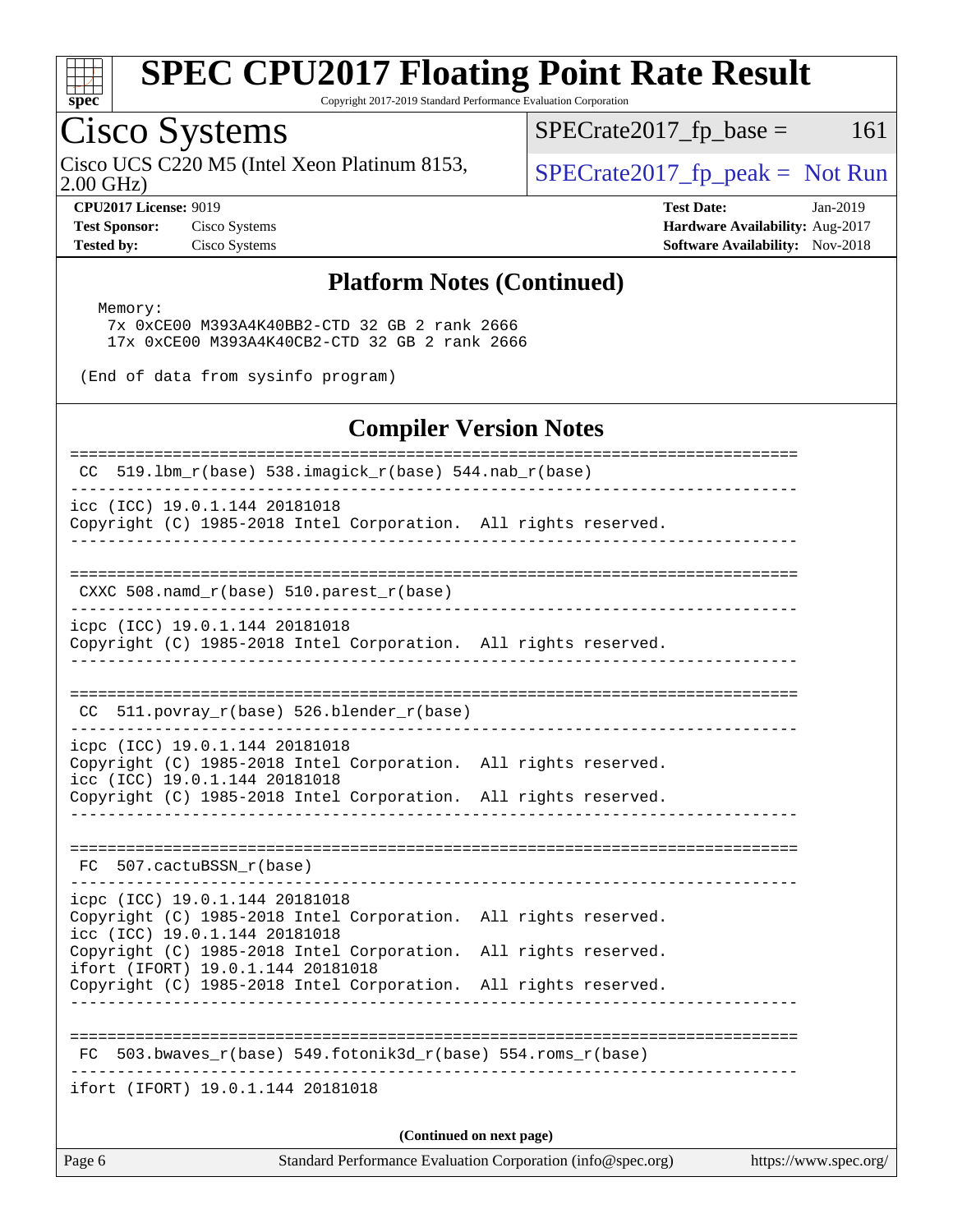

Copyright 2017-2019 Standard Performance Evaluation Corporation

# Cisco Systems

Cisco UCS C220 M5 (Intel Xeon Platinum 8153,  $\vert$  [SPECrate2017\\_fp\\_peak =](http://www.spec.org/auto/cpu2017/Docs/result-fields.html#SPECrate2017fppeak) Not Run

 $SPECTate2017<sub>fr</sub> base = 161$ 

2.00 GHz)

**[Test Sponsor:](http://www.spec.org/auto/cpu2017/Docs/result-fields.html#TestSponsor)** Cisco Systems **[Hardware Availability:](http://www.spec.org/auto/cpu2017/Docs/result-fields.html#HardwareAvailability)** Aug-2017

**[CPU2017 License:](http://www.spec.org/auto/cpu2017/Docs/result-fields.html#CPU2017License)** 9019 **[Test Date:](http://www.spec.org/auto/cpu2017/Docs/result-fields.html#TestDate)** Jan-2019 **[Tested by:](http://www.spec.org/auto/cpu2017/Docs/result-fields.html#Testedby)** Cisco Systems **[Software Availability:](http://www.spec.org/auto/cpu2017/Docs/result-fields.html#SoftwareAvailability)** Nov-2018

#### **[Compiler Version Notes \(Continued\)](http://www.spec.org/auto/cpu2017/Docs/result-fields.html#CompilerVersionNotes)**

|  |  |  | Copyright (C) 1985-2018 Intel Corporation. All rights reserved. |  |  |  |  |
|--|--|--|-----------------------------------------------------------------|--|--|--|--|
|--|--|--|-----------------------------------------------------------------|--|--|--|--|

| CC $521.wrf$ $r(base)$ $527.cam4$ $r(base)$                                                      |  |
|--------------------------------------------------------------------------------------------------|--|
| ifort (IFORT) 19.0.1.144 20181018                                                                |  |
| Copyright (C) 1985-2018 Intel Corporation. All rights reserved.<br>icc (ICC) 19.0.1.144 20181018 |  |
| Copyright (C) 1985-2018 Intel Corporation. All rights reserved.                                  |  |

## **[Base Compiler Invocation](http://www.spec.org/auto/cpu2017/Docs/result-fields.html#BaseCompilerInvocation)**

[C benchmarks](http://www.spec.org/auto/cpu2017/Docs/result-fields.html#Cbenchmarks): [icc -m64 -std=c11](http://www.spec.org/cpu2017/results/res2019q1/cpu2017-20190122-10817.flags.html#user_CCbase_intel_icc_64bit_c11_33ee0cdaae7deeeab2a9725423ba97205ce30f63b9926c2519791662299b76a0318f32ddfffdc46587804de3178b4f9328c46fa7c2b0cd779d7a61945c91cd35)

[C++ benchmarks:](http://www.spec.org/auto/cpu2017/Docs/result-fields.html#CXXbenchmarks) [icpc -m64](http://www.spec.org/cpu2017/results/res2019q1/cpu2017-20190122-10817.flags.html#user_CXXbase_intel_icpc_64bit_4ecb2543ae3f1412ef961e0650ca070fec7b7afdcd6ed48761b84423119d1bf6bdf5cad15b44d48e7256388bc77273b966e5eb805aefd121eb22e9299b2ec9d9)

[Fortran benchmarks](http://www.spec.org/auto/cpu2017/Docs/result-fields.html#Fortranbenchmarks): [ifort -m64](http://www.spec.org/cpu2017/results/res2019q1/cpu2017-20190122-10817.flags.html#user_FCbase_intel_ifort_64bit_24f2bb282fbaeffd6157abe4f878425411749daecae9a33200eee2bee2fe76f3b89351d69a8130dd5949958ce389cf37ff59a95e7a40d588e8d3a57e0c3fd751)

[Benchmarks using both Fortran and C](http://www.spec.org/auto/cpu2017/Docs/result-fields.html#BenchmarksusingbothFortranandC): [ifort -m64](http://www.spec.org/cpu2017/results/res2019q1/cpu2017-20190122-10817.flags.html#user_CC_FCbase_intel_ifort_64bit_24f2bb282fbaeffd6157abe4f878425411749daecae9a33200eee2bee2fe76f3b89351d69a8130dd5949958ce389cf37ff59a95e7a40d588e8d3a57e0c3fd751) [icc -m64 -std=c11](http://www.spec.org/cpu2017/results/res2019q1/cpu2017-20190122-10817.flags.html#user_CC_FCbase_intel_icc_64bit_c11_33ee0cdaae7deeeab2a9725423ba97205ce30f63b9926c2519791662299b76a0318f32ddfffdc46587804de3178b4f9328c46fa7c2b0cd779d7a61945c91cd35)

[Benchmarks using both C and C++](http://www.spec.org/auto/cpu2017/Docs/result-fields.html#BenchmarksusingbothCandCXX): [icpc -m64](http://www.spec.org/cpu2017/results/res2019q1/cpu2017-20190122-10817.flags.html#user_CC_CXXbase_intel_icpc_64bit_4ecb2543ae3f1412ef961e0650ca070fec7b7afdcd6ed48761b84423119d1bf6bdf5cad15b44d48e7256388bc77273b966e5eb805aefd121eb22e9299b2ec9d9) [icc -m64 -std=c11](http://www.spec.org/cpu2017/results/res2019q1/cpu2017-20190122-10817.flags.html#user_CC_CXXbase_intel_icc_64bit_c11_33ee0cdaae7deeeab2a9725423ba97205ce30f63b9926c2519791662299b76a0318f32ddfffdc46587804de3178b4f9328c46fa7c2b0cd779d7a61945c91cd35)

[Benchmarks using Fortran, C, and C++:](http://www.spec.org/auto/cpu2017/Docs/result-fields.html#BenchmarksusingFortranCandCXX) [icpc -m64](http://www.spec.org/cpu2017/results/res2019q1/cpu2017-20190122-10817.flags.html#user_CC_CXX_FCbase_intel_icpc_64bit_4ecb2543ae3f1412ef961e0650ca070fec7b7afdcd6ed48761b84423119d1bf6bdf5cad15b44d48e7256388bc77273b966e5eb805aefd121eb22e9299b2ec9d9) [icc -m64 -std=c11](http://www.spec.org/cpu2017/results/res2019q1/cpu2017-20190122-10817.flags.html#user_CC_CXX_FCbase_intel_icc_64bit_c11_33ee0cdaae7deeeab2a9725423ba97205ce30f63b9926c2519791662299b76a0318f32ddfffdc46587804de3178b4f9328c46fa7c2b0cd779d7a61945c91cd35) [ifort -m64](http://www.spec.org/cpu2017/results/res2019q1/cpu2017-20190122-10817.flags.html#user_CC_CXX_FCbase_intel_ifort_64bit_24f2bb282fbaeffd6157abe4f878425411749daecae9a33200eee2bee2fe76f3b89351d69a8130dd5949958ce389cf37ff59a95e7a40d588e8d3a57e0c3fd751)

### **[Base Portability Flags](http://www.spec.org/auto/cpu2017/Docs/result-fields.html#BasePortabilityFlags)**

 503.bwaves\_r: [-DSPEC\\_LP64](http://www.spec.org/cpu2017/results/res2019q1/cpu2017-20190122-10817.flags.html#suite_basePORTABILITY503_bwaves_r_DSPEC_LP64) 507.cactuBSSN\_r: [-DSPEC\\_LP64](http://www.spec.org/cpu2017/results/res2019q1/cpu2017-20190122-10817.flags.html#suite_basePORTABILITY507_cactuBSSN_r_DSPEC_LP64) 508.namd\_r: [-DSPEC\\_LP64](http://www.spec.org/cpu2017/results/res2019q1/cpu2017-20190122-10817.flags.html#suite_basePORTABILITY508_namd_r_DSPEC_LP64) 510.parest\_r: [-DSPEC\\_LP64](http://www.spec.org/cpu2017/results/res2019q1/cpu2017-20190122-10817.flags.html#suite_basePORTABILITY510_parest_r_DSPEC_LP64) 511.povray\_r: [-DSPEC\\_LP64](http://www.spec.org/cpu2017/results/res2019q1/cpu2017-20190122-10817.flags.html#suite_basePORTABILITY511_povray_r_DSPEC_LP64) 519.lbm\_r: [-DSPEC\\_LP64](http://www.spec.org/cpu2017/results/res2019q1/cpu2017-20190122-10817.flags.html#suite_basePORTABILITY519_lbm_r_DSPEC_LP64) 521.wrf\_r: [-DSPEC\\_LP64](http://www.spec.org/cpu2017/results/res2019q1/cpu2017-20190122-10817.flags.html#suite_basePORTABILITY521_wrf_r_DSPEC_LP64) [-DSPEC\\_CASE\\_FLAG](http://www.spec.org/cpu2017/results/res2019q1/cpu2017-20190122-10817.flags.html#b521.wrf_r_baseCPORTABILITY_DSPEC_CASE_FLAG) [-convert big\\_endian](http://www.spec.org/cpu2017/results/res2019q1/cpu2017-20190122-10817.flags.html#user_baseFPORTABILITY521_wrf_r_convert_big_endian_c3194028bc08c63ac5d04de18c48ce6d347e4e562e8892b8bdbdc0214820426deb8554edfa529a3fb25a586e65a3d812c835984020483e7e73212c4d31a38223) 526.blender\_r: [-DSPEC\\_LP64](http://www.spec.org/cpu2017/results/res2019q1/cpu2017-20190122-10817.flags.html#suite_basePORTABILITY526_blender_r_DSPEC_LP64) [-DSPEC\\_LINUX](http://www.spec.org/cpu2017/results/res2019q1/cpu2017-20190122-10817.flags.html#b526.blender_r_baseCPORTABILITY_DSPEC_LINUX) [-funsigned-char](http://www.spec.org/cpu2017/results/res2019q1/cpu2017-20190122-10817.flags.html#user_baseCPORTABILITY526_blender_r_force_uchar_40c60f00ab013830e2dd6774aeded3ff59883ba5a1fc5fc14077f794d777847726e2a5858cbc7672e36e1b067e7e5c1d9a74f7176df07886a243d7cc18edfe67) 527.cam4\_r: [-DSPEC\\_LP64](http://www.spec.org/cpu2017/results/res2019q1/cpu2017-20190122-10817.flags.html#suite_basePORTABILITY527_cam4_r_DSPEC_LP64) [-DSPEC\\_CASE\\_FLAG](http://www.spec.org/cpu2017/results/res2019q1/cpu2017-20190122-10817.flags.html#b527.cam4_r_baseCPORTABILITY_DSPEC_CASE_FLAG)

**(Continued on next page)**

Page 7 Standard Performance Evaluation Corporation [\(info@spec.org\)](mailto:info@spec.org) <https://www.spec.org/>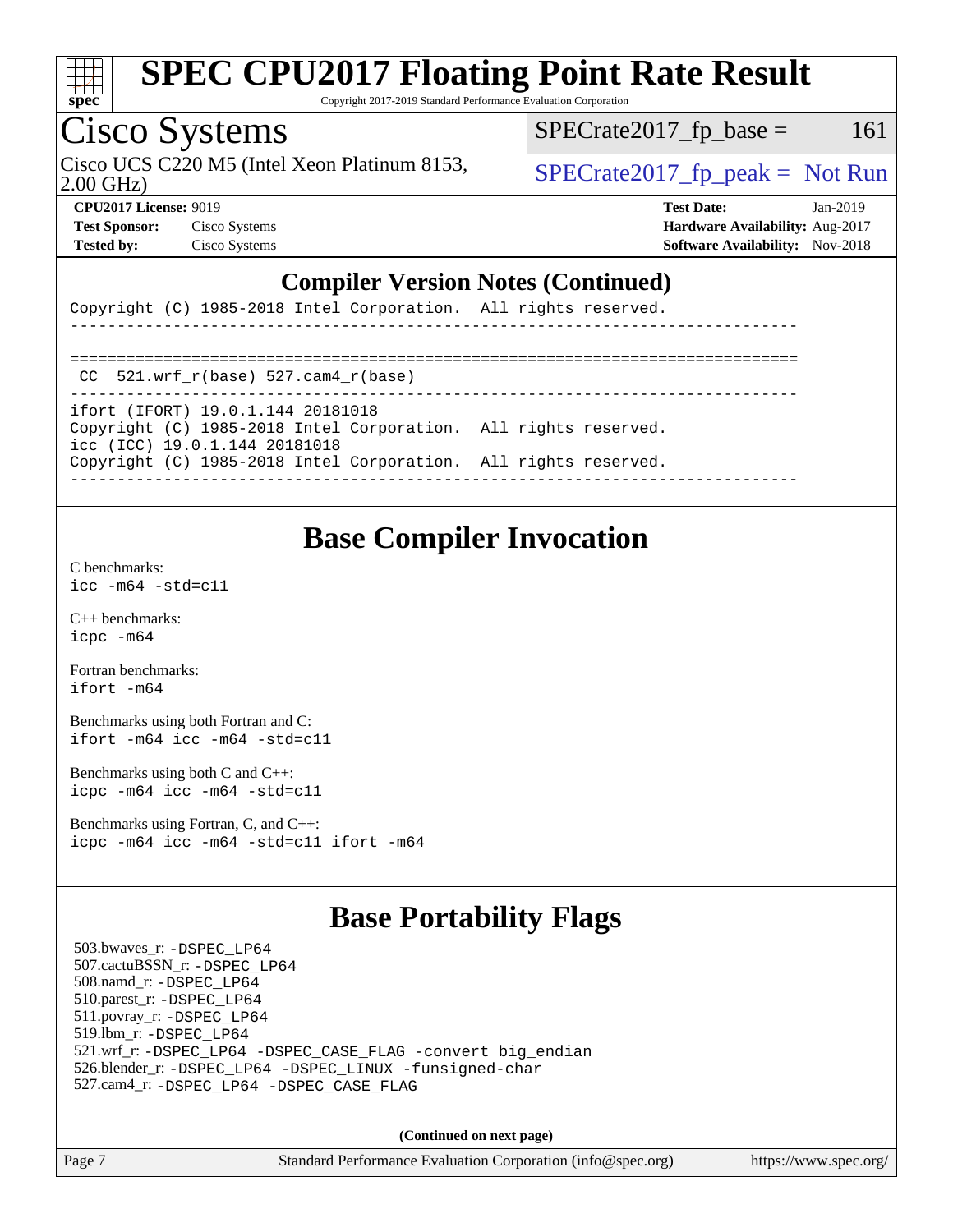

Copyright 2017-2019 Standard Performance Evaluation Corporation

# Cisco Systems

2.00 GHz) Cisco UCS C220 M5 (Intel Xeon Platinum 8153,  $\vert$  [SPECrate2017\\_fp\\_peak =](http://www.spec.org/auto/cpu2017/Docs/result-fields.html#SPECrate2017fppeak) Not Run

 $SPECTate2017<sub>fr</sub> base = 161$ 

| CI 04017 LICCIISC. 7017 |              |
|-------------------------|--------------|
| <b>Test Sponsor:</b>    | Cisco System |
| Tested bv:              | Cisco System |

**[CPU2017 License:](http://www.spec.org/auto/cpu2017/Docs/result-fields.html#CPU2017License)** 9019 **[Test Date:](http://www.spec.org/auto/cpu2017/Docs/result-fields.html#TestDate)** Jan-2019 **[Test Sponsor:](http://www.spec.org/auto/cpu2017/Docs/result-fields.html#TestSponsor)** Cisco Systems **[Hardware Availability:](http://www.spec.org/auto/cpu2017/Docs/result-fields.html#HardwareAvailability)** Aug-2017 **[Tested by:](http://www.spec.org/auto/cpu2017/Docs/result-fields.html#Testedby)** Cisco Systems **[Software Availability:](http://www.spec.org/auto/cpu2017/Docs/result-fields.html#SoftwareAvailability)** Nov-2018

# **[Base Portability Flags \(Continued\)](http://www.spec.org/auto/cpu2017/Docs/result-fields.html#BasePortabilityFlags)**

 538.imagick\_r: [-DSPEC\\_LP64](http://www.spec.org/cpu2017/results/res2019q1/cpu2017-20190122-10817.flags.html#suite_basePORTABILITY538_imagick_r_DSPEC_LP64) 544.nab\_r: [-DSPEC\\_LP64](http://www.spec.org/cpu2017/results/res2019q1/cpu2017-20190122-10817.flags.html#suite_basePORTABILITY544_nab_r_DSPEC_LP64) 549.fotonik3d\_r: [-DSPEC\\_LP64](http://www.spec.org/cpu2017/results/res2019q1/cpu2017-20190122-10817.flags.html#suite_basePORTABILITY549_fotonik3d_r_DSPEC_LP64) 554.roms\_r: [-DSPEC\\_LP64](http://www.spec.org/cpu2017/results/res2019q1/cpu2017-20190122-10817.flags.html#suite_basePORTABILITY554_roms_r_DSPEC_LP64)

### **[Base Optimization Flags](http://www.spec.org/auto/cpu2017/Docs/result-fields.html#BaseOptimizationFlags)**

[C benchmarks](http://www.spec.org/auto/cpu2017/Docs/result-fields.html#Cbenchmarks):

[-xCORE-AVX512](http://www.spec.org/cpu2017/results/res2019q1/cpu2017-20190122-10817.flags.html#user_CCbase_f-xCORE-AVX512) [-ipo](http://www.spec.org/cpu2017/results/res2019q1/cpu2017-20190122-10817.flags.html#user_CCbase_f-ipo) [-O3](http://www.spec.org/cpu2017/results/res2019q1/cpu2017-20190122-10817.flags.html#user_CCbase_f-O3) [-no-prec-div](http://www.spec.org/cpu2017/results/res2019q1/cpu2017-20190122-10817.flags.html#user_CCbase_f-no-prec-div) [-qopt-prefetch](http://www.spec.org/cpu2017/results/res2019q1/cpu2017-20190122-10817.flags.html#user_CCbase_f-qopt-prefetch) [-ffinite-math-only](http://www.spec.org/cpu2017/results/res2019q1/cpu2017-20190122-10817.flags.html#user_CCbase_f_finite_math_only_cb91587bd2077682c4b38af759c288ed7c732db004271a9512da14a4f8007909a5f1427ecbf1a0fb78ff2a814402c6114ac565ca162485bbcae155b5e4258871) [-qopt-mem-layout-trans=3](http://www.spec.org/cpu2017/results/res2019q1/cpu2017-20190122-10817.flags.html#user_CCbase_f-qopt-mem-layout-trans_de80db37974c74b1f0e20d883f0b675c88c3b01e9d123adea9b28688d64333345fb62bc4a798493513fdb68f60282f9a726aa07f478b2f7113531aecce732043)

[C++ benchmarks:](http://www.spec.org/auto/cpu2017/Docs/result-fields.html#CXXbenchmarks)

[-xCORE-AVX512](http://www.spec.org/cpu2017/results/res2019q1/cpu2017-20190122-10817.flags.html#user_CXXbase_f-xCORE-AVX512) [-ipo](http://www.spec.org/cpu2017/results/res2019q1/cpu2017-20190122-10817.flags.html#user_CXXbase_f-ipo) [-O3](http://www.spec.org/cpu2017/results/res2019q1/cpu2017-20190122-10817.flags.html#user_CXXbase_f-O3) [-no-prec-div](http://www.spec.org/cpu2017/results/res2019q1/cpu2017-20190122-10817.flags.html#user_CXXbase_f-no-prec-div) [-qopt-prefetch](http://www.spec.org/cpu2017/results/res2019q1/cpu2017-20190122-10817.flags.html#user_CXXbase_f-qopt-prefetch) [-ffinite-math-only](http://www.spec.org/cpu2017/results/res2019q1/cpu2017-20190122-10817.flags.html#user_CXXbase_f_finite_math_only_cb91587bd2077682c4b38af759c288ed7c732db004271a9512da14a4f8007909a5f1427ecbf1a0fb78ff2a814402c6114ac565ca162485bbcae155b5e4258871) [-qopt-mem-layout-trans=3](http://www.spec.org/cpu2017/results/res2019q1/cpu2017-20190122-10817.flags.html#user_CXXbase_f-qopt-mem-layout-trans_de80db37974c74b1f0e20d883f0b675c88c3b01e9d123adea9b28688d64333345fb62bc4a798493513fdb68f60282f9a726aa07f478b2f7113531aecce732043)

[Fortran benchmarks](http://www.spec.org/auto/cpu2017/Docs/result-fields.html#Fortranbenchmarks):

[-xCORE-AVX512](http://www.spec.org/cpu2017/results/res2019q1/cpu2017-20190122-10817.flags.html#user_FCbase_f-xCORE-AVX512) [-ipo](http://www.spec.org/cpu2017/results/res2019q1/cpu2017-20190122-10817.flags.html#user_FCbase_f-ipo) -03 [-no-prec-div](http://www.spec.org/cpu2017/results/res2019q1/cpu2017-20190122-10817.flags.html#user_FCbase_f-no-prec-div) [-qopt-prefetch](http://www.spec.org/cpu2017/results/res2019q1/cpu2017-20190122-10817.flags.html#user_FCbase_f-qopt-prefetch) [-ffinite-math-only](http://www.spec.org/cpu2017/results/res2019q1/cpu2017-20190122-10817.flags.html#user_FCbase_f_finite_math_only_cb91587bd2077682c4b38af759c288ed7c732db004271a9512da14a4f8007909a5f1427ecbf1a0fb78ff2a814402c6114ac565ca162485bbcae155b5e4258871) [-qopt-mem-layout-trans=3](http://www.spec.org/cpu2017/results/res2019q1/cpu2017-20190122-10817.flags.html#user_FCbase_f-qopt-mem-layout-trans_de80db37974c74b1f0e20d883f0b675c88c3b01e9d123adea9b28688d64333345fb62bc4a798493513fdb68f60282f9a726aa07f478b2f7113531aecce732043) [-nostandard-realloc-lhs](http://www.spec.org/cpu2017/results/res2019q1/cpu2017-20190122-10817.flags.html#user_FCbase_f_2003_std_realloc_82b4557e90729c0f113870c07e44d33d6f5a304b4f63d4c15d2d0f1fab99f5daaed73bdb9275d9ae411527f28b936061aa8b9c8f2d63842963b95c9dd6426b8a) [-align array32byte](http://www.spec.org/cpu2017/results/res2019q1/cpu2017-20190122-10817.flags.html#user_FCbase_align_array32byte_b982fe038af199962ba9a80c053b8342c548c85b40b8e86eb3cc33dee0d7986a4af373ac2d51c3f7cf710a18d62fdce2948f201cd044323541f22fc0fffc51b6)

[Benchmarks using both Fortran and C](http://www.spec.org/auto/cpu2017/Docs/result-fields.html#BenchmarksusingbothFortranandC):

[-xCORE-AVX512](http://www.spec.org/cpu2017/results/res2019q1/cpu2017-20190122-10817.flags.html#user_CC_FCbase_f-xCORE-AVX512) [-ipo](http://www.spec.org/cpu2017/results/res2019q1/cpu2017-20190122-10817.flags.html#user_CC_FCbase_f-ipo) [-O3](http://www.spec.org/cpu2017/results/res2019q1/cpu2017-20190122-10817.flags.html#user_CC_FCbase_f-O3) [-no-prec-div](http://www.spec.org/cpu2017/results/res2019q1/cpu2017-20190122-10817.flags.html#user_CC_FCbase_f-no-prec-div) [-qopt-prefetch](http://www.spec.org/cpu2017/results/res2019q1/cpu2017-20190122-10817.flags.html#user_CC_FCbase_f-qopt-prefetch) [-ffinite-math-only](http://www.spec.org/cpu2017/results/res2019q1/cpu2017-20190122-10817.flags.html#user_CC_FCbase_f_finite_math_only_cb91587bd2077682c4b38af759c288ed7c732db004271a9512da14a4f8007909a5f1427ecbf1a0fb78ff2a814402c6114ac565ca162485bbcae155b5e4258871) [-qopt-mem-layout-trans=3](http://www.spec.org/cpu2017/results/res2019q1/cpu2017-20190122-10817.flags.html#user_CC_FCbase_f-qopt-mem-layout-trans_de80db37974c74b1f0e20d883f0b675c88c3b01e9d123adea9b28688d64333345fb62bc4a798493513fdb68f60282f9a726aa07f478b2f7113531aecce732043) [-nostandard-realloc-lhs](http://www.spec.org/cpu2017/results/res2019q1/cpu2017-20190122-10817.flags.html#user_CC_FCbase_f_2003_std_realloc_82b4557e90729c0f113870c07e44d33d6f5a304b4f63d4c15d2d0f1fab99f5daaed73bdb9275d9ae411527f28b936061aa8b9c8f2d63842963b95c9dd6426b8a) [-align array32byte](http://www.spec.org/cpu2017/results/res2019q1/cpu2017-20190122-10817.flags.html#user_CC_FCbase_align_array32byte_b982fe038af199962ba9a80c053b8342c548c85b40b8e86eb3cc33dee0d7986a4af373ac2d51c3f7cf710a18d62fdce2948f201cd044323541f22fc0fffc51b6)

[Benchmarks using both C and C++](http://www.spec.org/auto/cpu2017/Docs/result-fields.html#BenchmarksusingbothCandCXX):

[-xCORE-AVX512](http://www.spec.org/cpu2017/results/res2019q1/cpu2017-20190122-10817.flags.html#user_CC_CXXbase_f-xCORE-AVX512) [-ipo](http://www.spec.org/cpu2017/results/res2019q1/cpu2017-20190122-10817.flags.html#user_CC_CXXbase_f-ipo) [-O3](http://www.spec.org/cpu2017/results/res2019q1/cpu2017-20190122-10817.flags.html#user_CC_CXXbase_f-O3) [-no-prec-div](http://www.spec.org/cpu2017/results/res2019q1/cpu2017-20190122-10817.flags.html#user_CC_CXXbase_f-no-prec-div) [-qopt-prefetch](http://www.spec.org/cpu2017/results/res2019q1/cpu2017-20190122-10817.flags.html#user_CC_CXXbase_f-qopt-prefetch) [-ffinite-math-only](http://www.spec.org/cpu2017/results/res2019q1/cpu2017-20190122-10817.flags.html#user_CC_CXXbase_f_finite_math_only_cb91587bd2077682c4b38af759c288ed7c732db004271a9512da14a4f8007909a5f1427ecbf1a0fb78ff2a814402c6114ac565ca162485bbcae155b5e4258871) [-qopt-mem-layout-trans=3](http://www.spec.org/cpu2017/results/res2019q1/cpu2017-20190122-10817.flags.html#user_CC_CXXbase_f-qopt-mem-layout-trans_de80db37974c74b1f0e20d883f0b675c88c3b01e9d123adea9b28688d64333345fb62bc4a798493513fdb68f60282f9a726aa07f478b2f7113531aecce732043)

[Benchmarks using Fortran, C, and C++:](http://www.spec.org/auto/cpu2017/Docs/result-fields.html#BenchmarksusingFortranCandCXX)

[-xCORE-AVX512](http://www.spec.org/cpu2017/results/res2019q1/cpu2017-20190122-10817.flags.html#user_CC_CXX_FCbase_f-xCORE-AVX512) [-ipo](http://www.spec.org/cpu2017/results/res2019q1/cpu2017-20190122-10817.flags.html#user_CC_CXX_FCbase_f-ipo) [-O3](http://www.spec.org/cpu2017/results/res2019q1/cpu2017-20190122-10817.flags.html#user_CC_CXX_FCbase_f-O3) [-no-prec-div](http://www.spec.org/cpu2017/results/res2019q1/cpu2017-20190122-10817.flags.html#user_CC_CXX_FCbase_f-no-prec-div) [-qopt-prefetch](http://www.spec.org/cpu2017/results/res2019q1/cpu2017-20190122-10817.flags.html#user_CC_CXX_FCbase_f-qopt-prefetch) [-ffinite-math-only](http://www.spec.org/cpu2017/results/res2019q1/cpu2017-20190122-10817.flags.html#user_CC_CXX_FCbase_f_finite_math_only_cb91587bd2077682c4b38af759c288ed7c732db004271a9512da14a4f8007909a5f1427ecbf1a0fb78ff2a814402c6114ac565ca162485bbcae155b5e4258871) [-qopt-mem-layout-trans=3](http://www.spec.org/cpu2017/results/res2019q1/cpu2017-20190122-10817.flags.html#user_CC_CXX_FCbase_f-qopt-mem-layout-trans_de80db37974c74b1f0e20d883f0b675c88c3b01e9d123adea9b28688d64333345fb62bc4a798493513fdb68f60282f9a726aa07f478b2f7113531aecce732043) [-nostandard-realloc-lhs](http://www.spec.org/cpu2017/results/res2019q1/cpu2017-20190122-10817.flags.html#user_CC_CXX_FCbase_f_2003_std_realloc_82b4557e90729c0f113870c07e44d33d6f5a304b4f63d4c15d2d0f1fab99f5daaed73bdb9275d9ae411527f28b936061aa8b9c8f2d63842963b95c9dd6426b8a) [-align array32byte](http://www.spec.org/cpu2017/results/res2019q1/cpu2017-20190122-10817.flags.html#user_CC_CXX_FCbase_align_array32byte_b982fe038af199962ba9a80c053b8342c548c85b40b8e86eb3cc33dee0d7986a4af373ac2d51c3f7cf710a18d62fdce2948f201cd044323541f22fc0fffc51b6)

The flags files that were used to format this result can be browsed at <http://www.spec.org/cpu2017/flags/Intel-ic19.0-official-linux64.2019-01-15.html> <http://www.spec.org/cpu2017/flags/Cisco-Platform-Settings-V1.2-revH.html>

You can also download the XML flags sources by saving the following links: <http://www.spec.org/cpu2017/flags/Intel-ic19.0-official-linux64.2019-01-15.xml> <http://www.spec.org/cpu2017/flags/Cisco-Platform-Settings-V1.2-revH.xml>